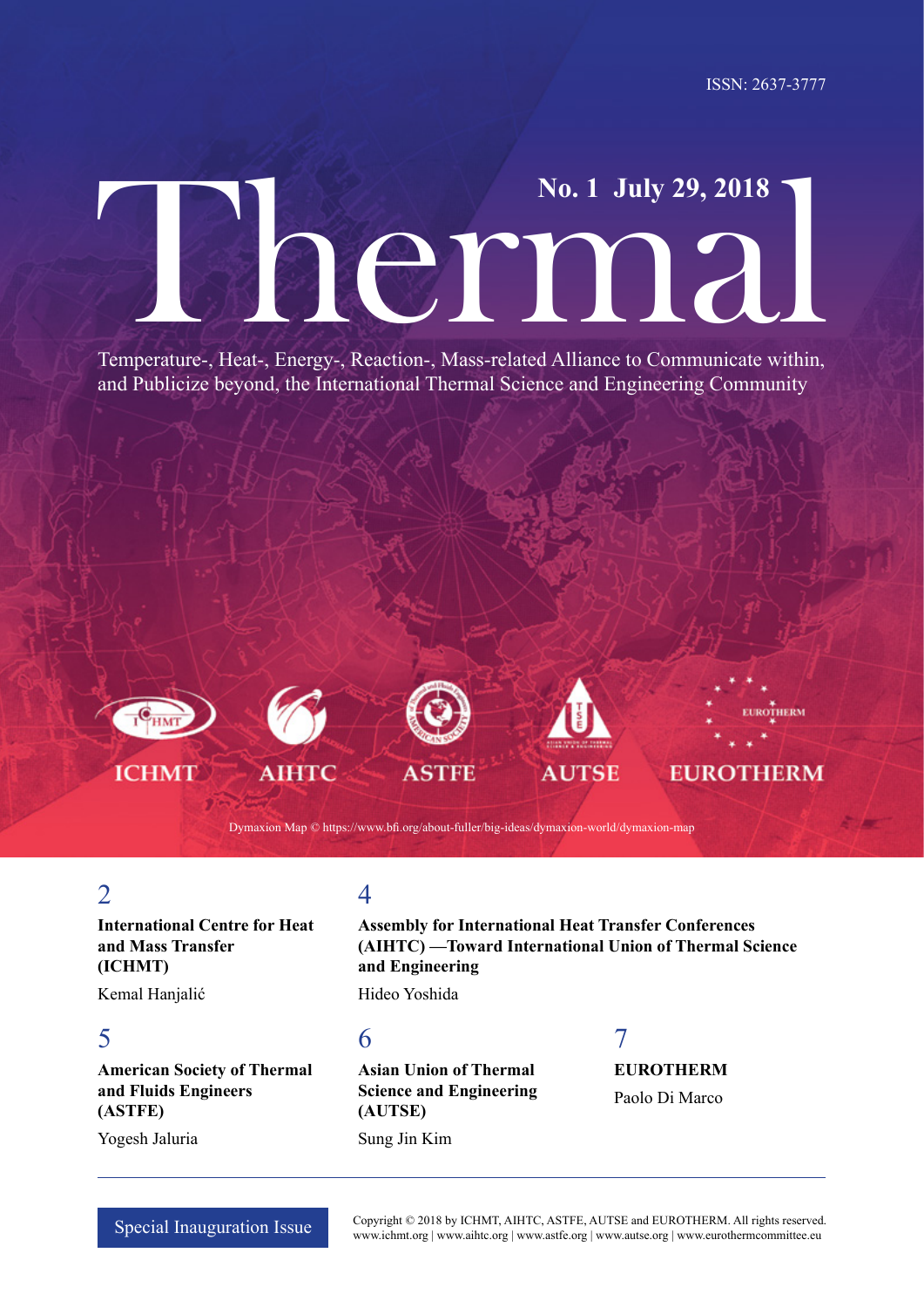#### **International Centre for Heat and Mass Transfer (ICHMT)**

**Kemal Hanjalić**

President of International Centre for Heat and Mass Transfer *Delft University of Technology, The Netherlands, and University of Sarajevo, Bosnia and Herzegovina, khanjalic@gmail.com*



The field of heat and mass transfer holds some of the key phenomena of human activities and in many branches of industry: chemical, energy conversion and power generation, food-processing and pharmaceutics, material processing and metallurgy, transportation and space technology, electronics cooling, bioengineering and biomedical applications, indoor climate, and the care for the environment. Issues in sustainable development and climate change are directly related to problems of heat and mass transfer. Despite decades of development, the science and engineering of heat and mass transfer are continuously being confronted with new challenges in search of new and improved technologies. Some of the multiple facets of heat and mass transfer are still awaiting proper understanding and continue to be in worldwide research focus. Developments in computer simulations in synergy with sophisticated experimental and diagnostics techniques open new frontiers for discoveries and innovation in both conventional and emerging technologies. Recently, we have witnessed expansion of scales into micro and nano scales, where some very new technologies are in the offing, and into mega- and giga-scales encountered in the atmosphere, oceans, interior of the Earth, and outer space. In this rapidly changing field, we need to nurture all means by which we can exchange our ideas in settings that encourage interpersonal and inter-institutional contacts. The International Centre for Heat and Mass Transfer (ICHMT) offers such ambience.

#### **Brief History**

The ICHMT was founded in 1968 in Yugoslavia by a group of prominent world scientists in the field, E.A, Brun, E.R.G. Eckert, U. Grigull, J.R. Hartnett, T.F. Irvine, S.S. Kutateladze, A. Luikov, W.M. Rohsenow, D.B. Spalding and M.A. Stirikovich (see, Appendix 1). The leadership and initiatives of the first Secretary General, Zoran Zaric and, later, Naim Afgan, made the Centre grow to reach maturity. In 1994, the Centre, having moved to Middle-East Technical University (METU), Anakara, Turkey, elected a new Secretary General, Faruk Arinç, who has been re-elected every four years until his retirement this year. Since 1968, the Center organized over 120 highly successful conferences, mostly on Aegean and Mediterranean coasts, but also elsewhere throughout the world, providing excellent settings for scientific and social gatherings. Chaired by prominent researchers in the field from the ICHMT Scientific Council and beyond, such events, promoting interesting and novel scientific work and achievements, have always been met with great interest by the scientific, technical, and industrial communities, attracting since its first meeting in 1968, over 10000 participants from over 60 countries. The Centre has published nearly 100 proceedings on various specific aspects of heat and mass transfer emerging from its events. In order to reach as many scientists and researchers as possible, the Centre signed publication agreements with Begell House, Inc. and the Annals of New York Academy of Sciences (NYAS). In 2006, the agreement between ICHMT and Begell House, Inc. was renewed and expanded to include the creation of an ICHMT Digital Library Online (http://www.ichmt.org).

#### **Organization and Management**

The Centre is managed by its Executive Committee advised by its Scientific Council, which meets regularly at least twice a year. Both the Committee and the Council consist of thermal engineers and scientists from throughout the world. The organizational structure also includes the President and two Vice-Presidents who, along with Past-Presidents, are ex-officio members of the Executive Committee. The business office of the Centre is headquartered at METU in Ankara, Turkey. This office supports the Secretariat of the Centre and staff who run the Centre, manage the finances, and organize the conferences, symposia and other events sponsored by the Centre.

This year, ICHMT marks the 50<sup>th</sup> anniversary of its continuous striving to fulfill its mission as an apolitical forum for the world scientists and engineers to pursue excellence and foster international exchange and cooperation in all branches of heat and mass transfer. With this purpose in mind, the Centre strives to be a reliable and state-of-the-art source of information in all of its publications archived in the ICHMT/Begell House Digital Library, and to create the means for generating international synergy, enthusiasm, and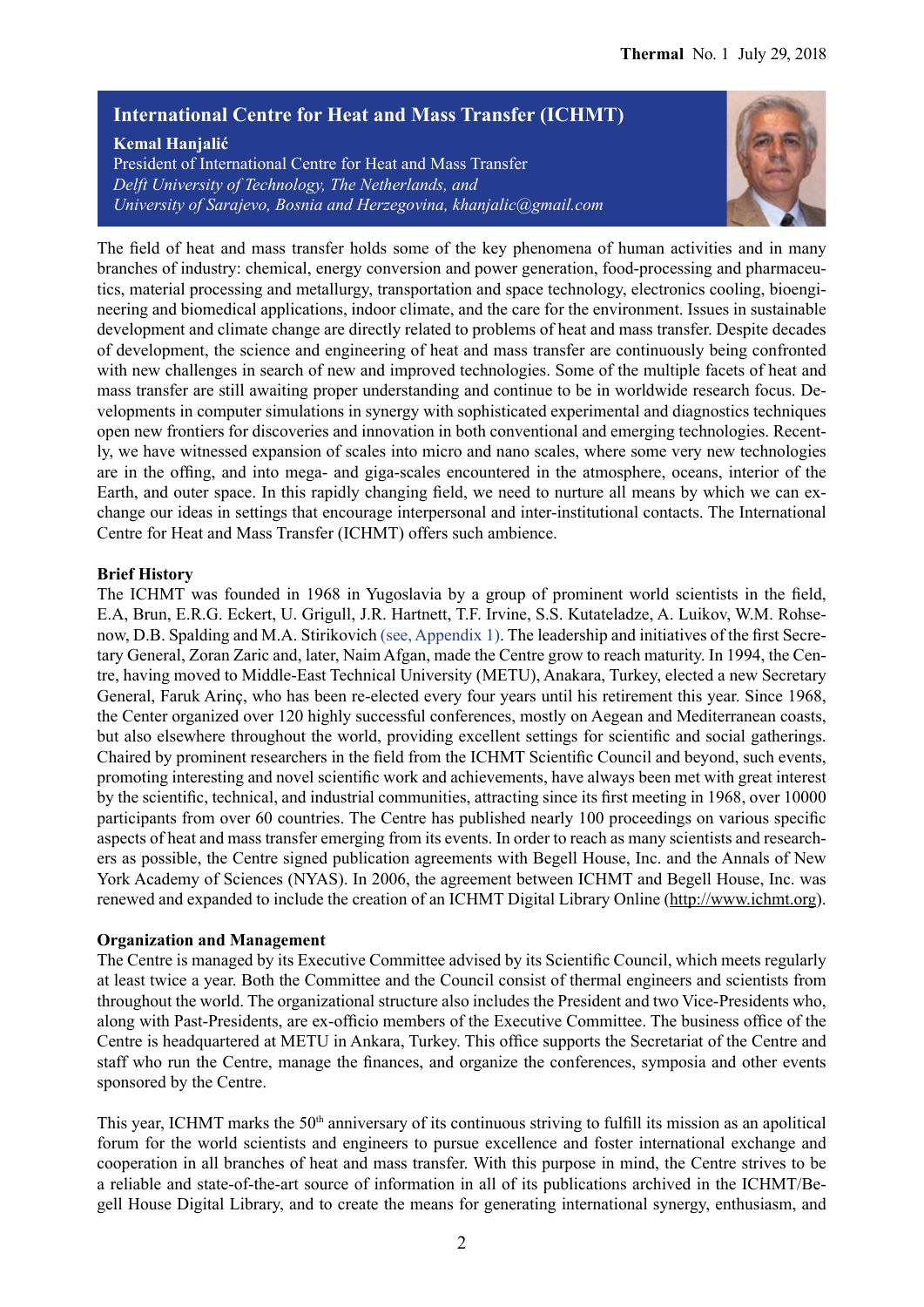motivation among the scientists and researchers that will lead to new ideas, procedures, products, and standards to improve productivity and efficiency and to promote living in a cleaner environment.

The membership in the Centre is open to all non-governmental, non-profit, national and international organizations working in the field of heat and mass transfer. The number of member institutions of the Centre is now over 40, from 30 different countries (see http://www.ichmt.org/page/39/memberins).

The Centre offers various awards and medals in recognition for contributions to the field and for travel to conferences organized by the Centre (see the honours and awards at (http://www.ichmt.org/page/52/grants).

#### **Recent Activity and New Horizons**

The ICHMT website page (http://www.ichmt.org/) notes its recent conferences:

*Sponsored:*

- [7th International Symposium on Advances in Computational Heat Transfer, CHT-17](http://www.ichmt.org/site/4/cht-17), Napoli, Italy, June 2017
- [8th International Symposium on Radiative Transfer, RAD-16](http://www.ichmt.org/site/1/rad-16), Cappadocia, Turkey, June 2016

*Co-Sponsored:*

- [3rd Thermal and Fluids Engineering Conference \(TFEC\)](http://www.astfe.org/tfec2018/), Fort Lauderdale, FL, USA, March 2018
- [11th International Conference on Thermal Engineering Theory and Applications, ICTEA 2018](https://www.ictea.ca/), Doha, Qatar, February 2018
- [24th National and 2nd International ISHMT-ASTFE Heat and Mass Transfer Conference, IHMTC 2017](https://www.ishmt2017.com/), Telangana, India, December 2017
- [The 14th International Conference on Flow Dynamics \(ICFD2017\)](http://www.ifs.tohoku.ac.jp/icfd2017/index.html), Sendai, Japan, December 2017
- [10th Mediterranean Combustion Symposium, MCS-17](http://www.mcs-2017.irc.cnr.it/), Napoli, Italy, September 2017
- [UK National Heat Transfer Conference,](https://www.ukhtc2017.com/) London, U.K., September 2017
- [13th International Conference on Heat Transfer, Fluid Mechanics and Thermodynamics \(HEFAT2017\)](http://edas.info/web/hefat2017/), Portorož, Slovenia, July 2017
- [2nd Thermal and Fluids Engineering Conference and 4th International Workshop on Heat Transfer](http://www.astfe.org/tfec2017/), Las Vegas, NV, U.S.A., April 2017

The site presently also notes plans for the following upcoming meetings:

*Sponsored:*

- [9th International Symposium on Turbulence Heat and Mass Transfer, THMT-18](http://www.thmt-18.org/), 10-13 July 2018, Rio de Janeiro, Brazil
- [3rd International Symposium on Convective Heat & Mass Transfer, CONV-19](http://www.ichmt.org/site/5/conv-19), August 2019, Çeşme, Turkey

*Co-Sponsored:*

- [16th International Heat Transfer Conference, IHTC-16](https://www.ihtc16.org/), 10-15 August 2018, Chinese National Convention Center, Beijing, China
- [12th International Conference on Thermal Engineering Theory and Applications, ICTEA 2019](https://www.ictea.ca/), 23-26 February 2019, Gandhinagar, Gujarat, India
- [4th Thermal and Fluids Engineering Conference, \(TFEC 2019\),](https://www.astfe.org/tfec2019/) 14-17 April 2019, Westin Las Vegas Hotel & Spa, Las Vegas, NV, USA

The present officers of the Centre are listed at http://www.ichmt.org/page/4/officers.

#### **Please note the most upcoming event:**

Jubilee International Conference, X Minsk International Seminar Heat Pipes, Heat Pumps, Refrigerators, Power Sources September 10–13, 2018, Minsk, Belarus https://minskheatpipes.by/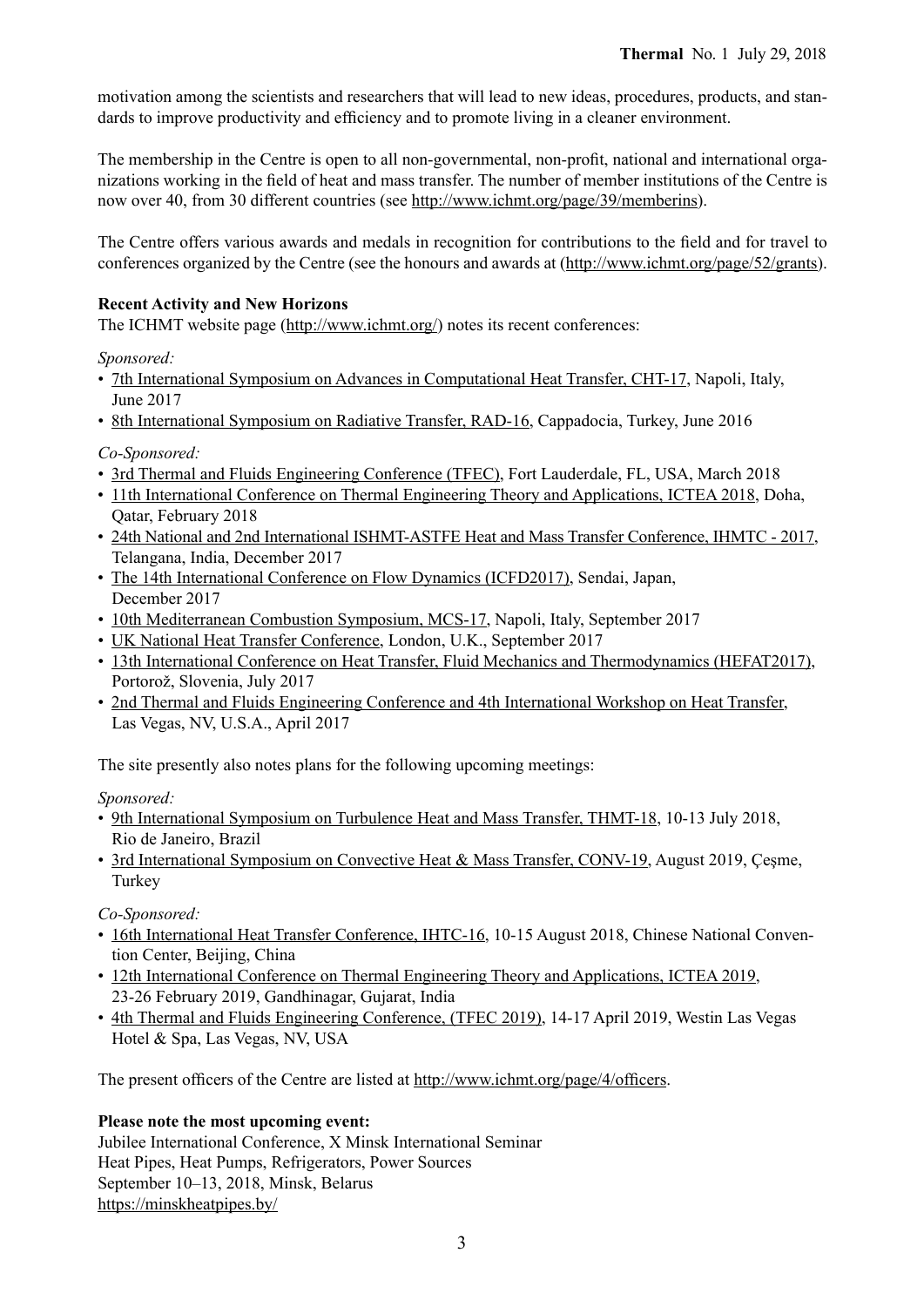## **Assembly for International Heat Transfer Conferences (AIHTC) — Toward International Union of Thermal Science and Engineering**

#### **Hideo Yoshida**

President of Assembly for International Heat Transfer Conferences *Kyoto University, Japan, sakura@hideoyoshida.com*

#### **Start of International Newsletter for Closer Cooperation among the Five Organizations**

This year marks the 250th anniversary of Joseph Fourier's birth and the 200th anniversary of James Prescott Joule's birth. Also, I am very pleased to state that 2018 will be recorded as the start of the international newsletter ʻ*Thermal*,' which will enhance cooperation among the five international organizations. For me, nothing can be more valuable than such cooperation. Since 2006, I have had many discussions about the desirable future direction of the Assembly for International Heat Transfer Conferences (AIHTC) and other related organizations with the late Prof. Nobuhide Kasagi, the former vice president of AIHTC. Although he unfortunately passed away after completing his role as the chair of the organizing committee of the 15th International Heat Transfer Conference (IHTC-15), a small part of his final wishes has been realized in the form of this newsletter (see, Appendix 5).

#### **Origin of IHTC's Development to Quadrennial IHTCs**

As described in the AIHTC website, AIHTC has organized a series of quadrennial IHTCs—the Heat Transfer Olympics—since 1966 (see, Appendix 4). The origin of the IHTCs was an international discussion on heat transfer held in London and Atlantic City in 1951; this was regarded as IHTC-1. Ten years later, the next International Heat Transfer Conference was held in Boulder in 1961 and in London in 1962, which was regarded as IHTC-2. IHTC-3 was held in Chicago in 1966, and since then IHTCs have been continuously held every four years.

#### **IHTC Digital Library**

On this occasion, particularly for young colleagues, I would like to introduce William (Bill) Begell (1927‒2009), who had a long history in publishing, starting as a co-founder of Scripta Technica in 1962 and then founding Hemisphere Publishing Corporation in 1966 and Begell House Inc. in 1991. Many books related to the IHTCs have been published by Hemisphere and Begell House. In 2014, the *IHTC Digital library (IDL)* was established thanks to the efforts of the former AIHTC president, Prof. Avram Bar-Cohen and the late Prof. Kasagi. Compared with the Symposium (International) on Combustion (1928-1998) and Proceed*ings of the Combustion Institute* (2000–), however, because of the limited availability of our proceedings before IDL, the numbers of citations of IDL is still modest. I do hope that we can foster IDL as one of the principal publications in the field of thermal science and engineering.

#### **AIHTC Website as a Hub of Internet Archives of Thermal Science and Engineering**

Since 2016, with the help of Prof. Kazuya Tatsumi and Prof. Hiroshi Iwai, special assistants to the president, I have been renovating the AIHTC website; you can now find many historical documents as well as many links to related websites including tributes and prestigious awards. To further improve the website as a hub of internet archives of thermal science and engineering, your cooperation is highly appreciated.



#### **Toward International Union of Thermal Science and Engineering**

I believe that AIHTC's function is not only to organize IHTCs but also to apply a centripetal force to the international community of thermal science and engineering. Although AIHTC and the IHTCs have greatly contributed to thermal science and engineering, their visibility in the scientific world is not yet high enough. That is, similarly to the International Union of Theoretical and Applied Mechanics (IUTAM), the visibility of our community should be increased. As one option, in the near future, we aim to participate as a scientific union member of International Science Council (ISC), which is the body formed by the recent merge of the International Council for Science (ICSU) and International Social Science Council (ISSC). One of our main motivations is to provide a better framework for future generations of our community, which will also contribute to the happiness and prosperity of humanity through thermal science and engineering.

#### **Acknowledgments**

We thank Begell House for their assistance in the cover design and editing of this newsletter. We express our sincere gratitude to Ms. Yelena Shafeyeva, the President of Begell House.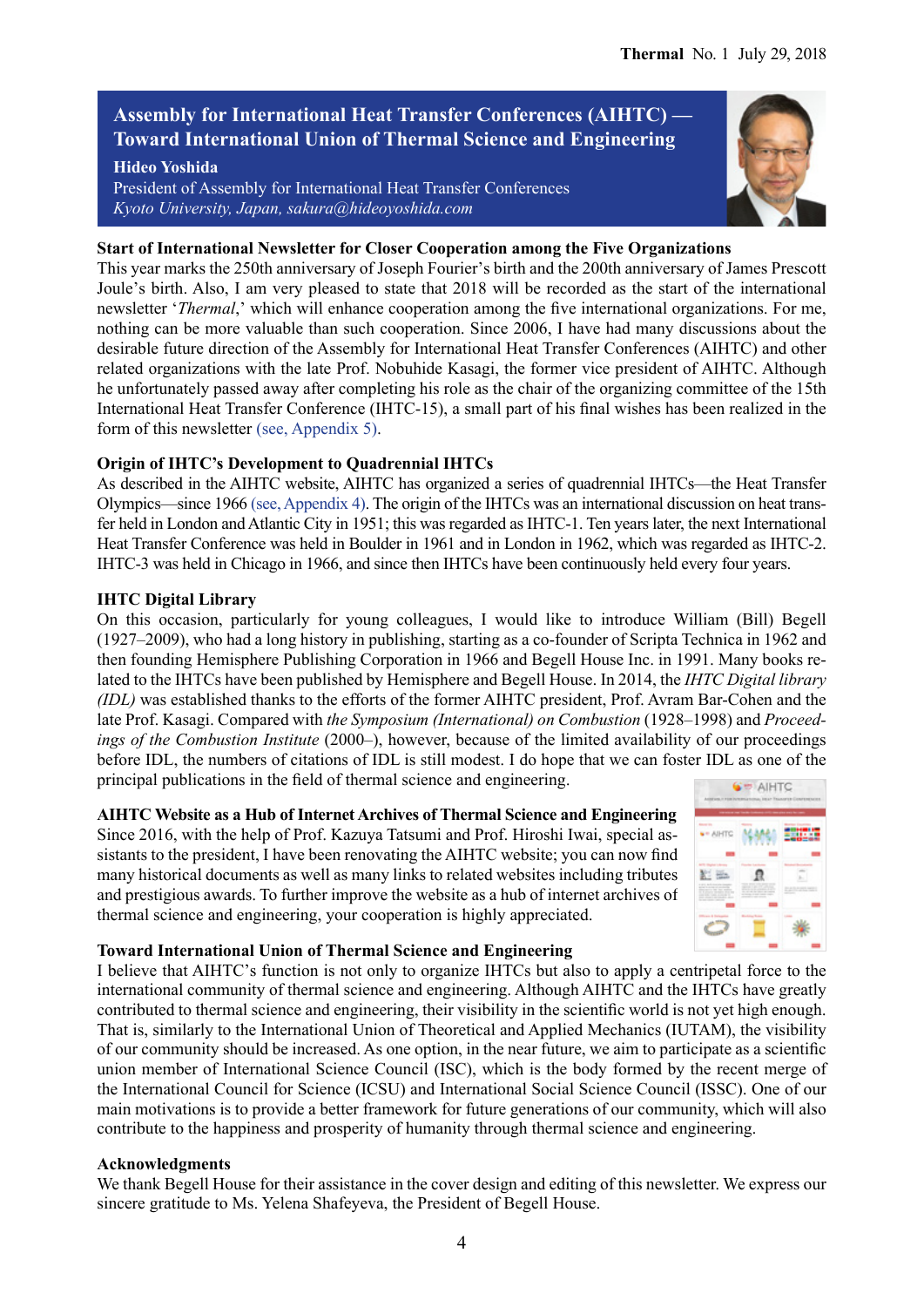## **American Society of Thermal and Fluids Engineers (ASTFE)**

**Yogesh Jaluria** President of American Society of Thermal and Fluids Engineers *Rutgers, the State University of New Jersey, USA, jaluria@jove.rutgers.edu*



The American Society of Thermal and Fluids Engineers (ASTFE) was founded in 2014 with an objective of bringing researchers and engineers in the areas of thermal sciences and fluid mechanics together and to bring in a strong component of international and industrial collaboration and interaction. It was visualized as an agile organization that would focus on meeting the grand challenges in these areas by emphasizing new and emerging applications, while also including traditional topics of research. It was taken as essential to contribute and grow as a society driven by the membership with a clear focus on the industrial needs in these areas.

Thus, the long-term vision of the society is to be an agile leading organization that brings thermal and fluids engineers together to exchange ideas and present results to impact on new, emerging and challenging problems in research and technology. It is focused on international collaborations, strong interactions with industry and providing a dynamic atmosphere for young and upcoming researchers and engineers in this field.

ASTFE has organized international conferences each year, starting with the one in New York City in 2015. This first conference, which had over 300 attendees, was followed by a conference in Las Vegas, Nevada, in 2017 and one in Fort Lauderdale, Florida, in 2018. These last two conferences had over 400 attendees and around 300 presentations. All the conferences were held in March-April, or Spring, time frame. The attendees were from around the world, covering over 30 countries, and from industry, national labs and academia. The Las Vegas conference was organized with the International Workshop in Heat Transfer, which brought in a large contingent from China and the Far East. Another conference, the Pacific Rim Conference, was held in 2016, jointly with the Japan Society of Mechanical Engineers and the Korea Society of Mechanical Engineers in Hawaii. The Society has collaborated with other international and national societies and has co-sponsored conferences around the world. One of these conferences has been the one held with the Indian Society of Heat and Mass Transfer in India in January 2016 and December 2017. About 800 participants attended these conferences.

An interesting element that has been introduced by ASTFE in its conferences is TEC (Technology Entrepreneurship Communication) talks. These talks are given by engineers working in applied areas in industry, private business, national labs or academia and focus on innovation, entrepreneurship and communication. Typically, 6 presentations are given in each conference covering a diversity of topics. The talks are then uploaded on to the Society website for access to the members.

The Society has expanded the Begell House Digital Library to include the papers presented at these conferences and has published special issues of archival journals. Several Begell House journals are affiliated with the Society and authors are encouraged to submit their papers to these journals. Special courses and workshops have also been sponsored by ASTFE.

The Society encourages interested students, educators, engineers and researchers to become members. The annual membership fees are quite nominal, but it allows ASTFE to inform the members about future conferences, workshops, courses and other items of interest to the community.

It is expected that the Society will expand its reach and impact with greater international collaborations, additional workshops, focused conferences, special courses and greater interaction with industry. Its aim is to provide a valuable forum for industry to seek appropriate talent and resources in the society.

The Society will soon introduce the level of Fellow to honor people with impressive achievements and contributions. Other awards and honors are expected to follow. Currently, a best paper award is presented at each conference.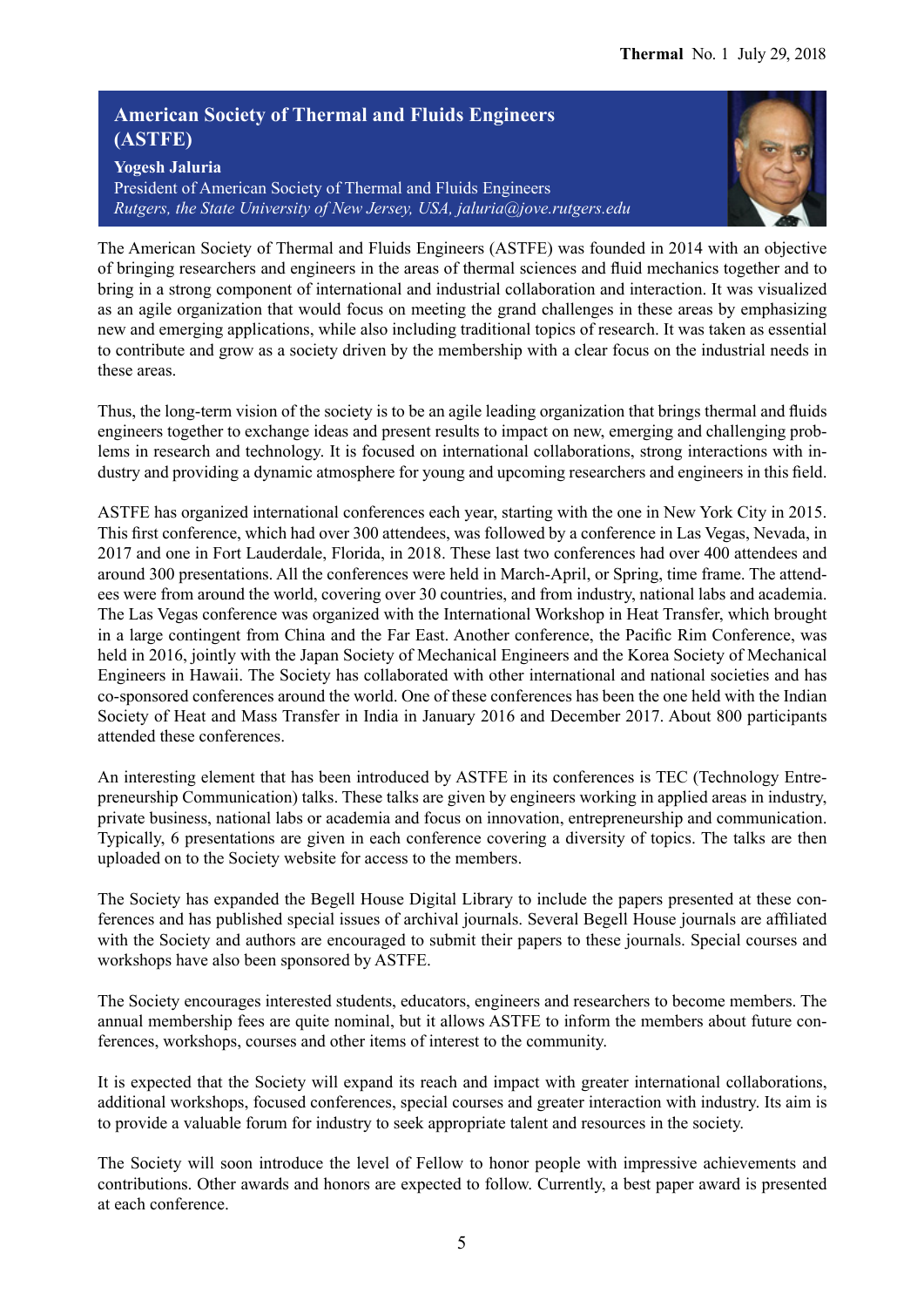## **Asian Union of Thermal Science and Engineering (AUTSE)**

**Sung Jin Kim** President of Asian Union of Thermal Science and Engineering *KAIST, Republic of Korea, sungjinkim@kaist.ac.kr*

#### **Brief History**

There are many emerging countries and regions in Asia that are winning recognition in the world heat transfer community. An effective regional networking system like Eurotherm is needed to enhance the scientific interactions between Asian researchers. The establishment of such an Asian networking system will also increase the presence of Asians in the global heat transfer community. AUTSE was founded on this background. The aim of Asian Union of Thermal Science and Engineering (AUTSE) is to promote and foster cooperation among Asian scientists and engineers working in the area of thermal sciences and heat transfer.

AUTSE establishment was proposed by lead scientists of China, Japan, and Korea in 2015 and approved by national representative societies of Heat and Mass Transfer Society of China (HMTSC), Heat Transfer Society of Japan (HTSJ), Thermal Engineering Division of Korean Society of Mechanical Engineers (KSME-TED) in the same year. The first Executive Board (EB) Meeting was held on November 12, 2015 in Jeju, Korea and this was the official date of establishment of AUTSE. Prof. Sang Yong Lee of KAIST served as the founding president of AUTSE until March, 2017.

#### **Member Countries and Structure**

As of 2018, there are four member countries: China, Japan, and Korea are lead-member countries and India joined AUTSE as a member country in 2017. India's representative national organization is the Indian Society for Heat and Mass Transfer (ISHMT). New member countries are solicited from Southeast Asia, including Thailand and Vietnam. AUTSE membership is considered upon submission of a written application to the President of the Union by a representative local (national/regional) organization. AUTSE has a structure of Executive Board (EB), Scientific Council (SC), and Honorary Advisory Board (HAB).

#### **Past and Future Activities**

As a general and regular meeting of AUTSE, the Union is going to hold the Asian Conference on Thermal Sciences (ACTS) every four years in cooperation with a local heat-transfer society/organization within the Asian region. The first ACTS was held in Jeju, Korea on March 26-30, 2017. In total, 719 participants registered and 550 papers were presented including 8 Plenary and 25 Keynote speeches. The second ACTS will be held in Miyazaki, Japan, during November 15-19, 2020, which is organized by Heat Transfer Society of Japan and co-organized by Heat and Mass Transfer Society of China and the Thermal Engineering Division of Korean Society of Mechanical Engineers. More details can be found on the official website, http://acts2020jp.org.

In addition, other international conferences and seminars on specific topics have been sponsored by the Union. These include the following: The International Symposium on Measurement Technology in Thermal Science and Engineering was held in November, 2017 and the 10th International Conference on Boiling and Condensation Heat Transfer held in March, 2018. Past, present, and future activities are introduced on the Union's website at http://www.autse.org.

#### **Awards**

There are two kinds of awards conferred by the Union: OAA (Outstanding Achievement Award) and YSA (Young Scientist Award). The OAA will be conferred every four years at the ACTS Conferences, and YSA may be presented every two years at appropriate topical seminars sponsored by the Union. In 2017, AUTSE conferred the OAA on Prof. Zeng-Yuan Guo of Tsinghua University, China and the YSA's on Prof. Li Chen of Xi'an Jiatong University, China and Prof. Haidong Wang of Kyushu University, Japan. For 2018, three YSA awardees have been decided and will be awarded at the banquet of IHTC-16. They are Ming-Jia Li of Xi'an Jiatong University, China, Lin Chen of Tohoku University, Japan and Dong-Kyu Kim of Chung-Ang University, Korea.

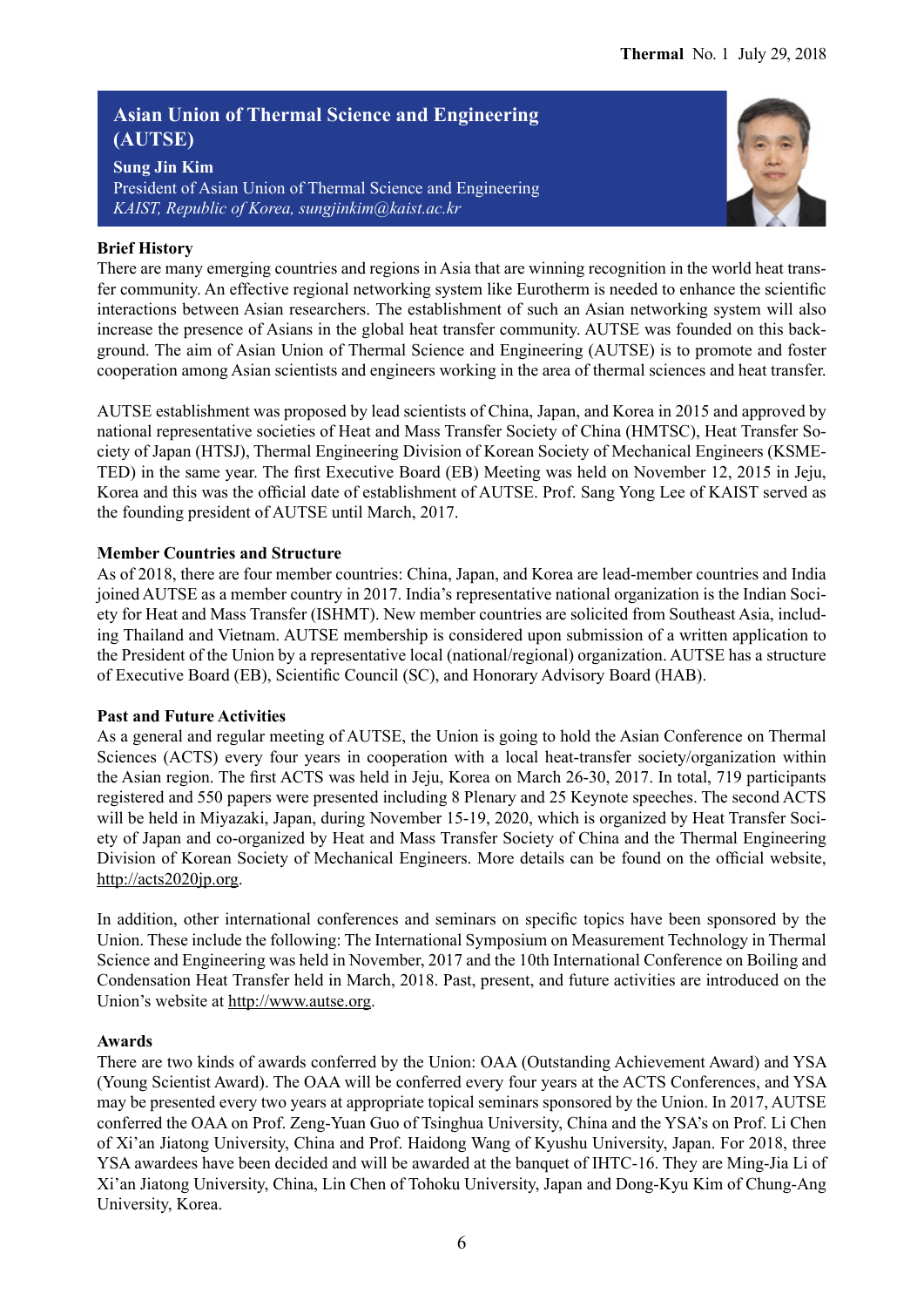## **EUROTHERM**

**Paolo Di Marco** President of EUROTHERM *University of Pisa, Italy, p.dimarco@ing.unipi.it*



The EUROTHERM Committee was formed in Brussels on 16 October 1986, following an initiative taken at the 8th International Heat Transfer Conference in San Francisco earlier that year, by: G.F. Hewitt (U.K.), C.J. Hoogendoorn (The Netherlands), K. Stephan (F.R.G.), M. Cumo (Italy), J.P. Bardon (France), M. Combarnous (France - ICHMT), J. Gosse (France), J.F. Sacadura (France). The statute of the EURO-THERM Committee has been approved by the major appropriate European scientific bodies and communities.

The aim of EUROTHERM is to promote and foster European cooperation in Thermal Sciences and Heat Transfer by gathering together scientists and engineers working in specialized areas. The Committee cooperates with the AIHTC, the ICHMT, and other international boards to promote harmonization of the activities.

The Committee consists of members (up to two from each country) representing and appointed by national bodies in the European countries. The Committee gathers one or two times in a year. The Committee currently has 30 representatives from 16 European countries (see list at http://www.eurothermcommittee.eu/ membership.php) and elects a President and a Secretary from within its members. The terms for President and Secretary are four years, and the same person cannot hold one of these positions for more than two terms. Past presidents and founding members continue to sit on the Committee as honorary members. The current President is Professor Paolo Di Marco, University of Pisa, Italy, and the Secretary (2014-2018) is Professor Janusz S. Szmyd, AGH - University of Science and Technology, Krakow, Poland. A new President and Secretary will take their place during the next International Heat Transfer Conference in Beijing, in August 2018.

The main activities of EUROTHERM can be summarized as follows:

- Organization of seminars in the field of Thermal Sciences and Heat Transfer.
- Organization of a European Thermal Sciences Conference every four years.
- Liaison with the EU on thermal sciences and energy related topics. Stimulation of participation of EU programs through network function of EUROTHERM.
- Contacts and cooperation between the different national bodies on thermal sciences.
- Stimulation of young heat transfer scientists by the EUROTHERM Young Scientist Prizes.

Every four years a general European Thermal Sciences Conference is organized, in cooperation with a national heat transfer organization, being started in 1992 (Birmingham, UK). Successive conferences were held in 1996 (Rome, I), 2000 (Heidelberg, D), 2004 (Birmingham, UK), 2008 (Eindhoven, NL), 2012 (Poitiers, F), 2016 (Krakow, PL). The next conference will be held in Lisbon (Portugal) from September  $6<sup>th</sup>$  to September 10<sup>th</sup>, 2020. Every conference gathers about 300-400 participants, mostly from (but not limited to) European countries. All contributed papers are peer-reviewed and published in conference proceedings; no copyright is generally requested.

The main EUROTHERM scientific events are specialized Seminars, covering a large variety of confined topics (both fundamental and applied) in heat transfer, which are always held within the EU countries. EU-ROTHERM strives to have participation from industries, universities and research institutes to stimulate discussion and liaison between specialists' groups. Scientists and engineers from countries outside the EU can participate in the seminars. About 5 Seminars are held each year, attracting 30 to 100 participants each. The first Seminar was held in 1988, for a total of 112 Seminars to date. Seminars on particular topics (i.e. Radiation Heat Transfer, Thermal Storage, and so on) are repeated cyclically after a number of years. The papers presented in almost all the Seminars are stored by the president and secretary, and are available upon a simple request. The proceedings of some Seminars are also published independently; publication on international journals of the presented papers is encouraged. The local organization is responsible for administrative and financial aspects of each Seminar.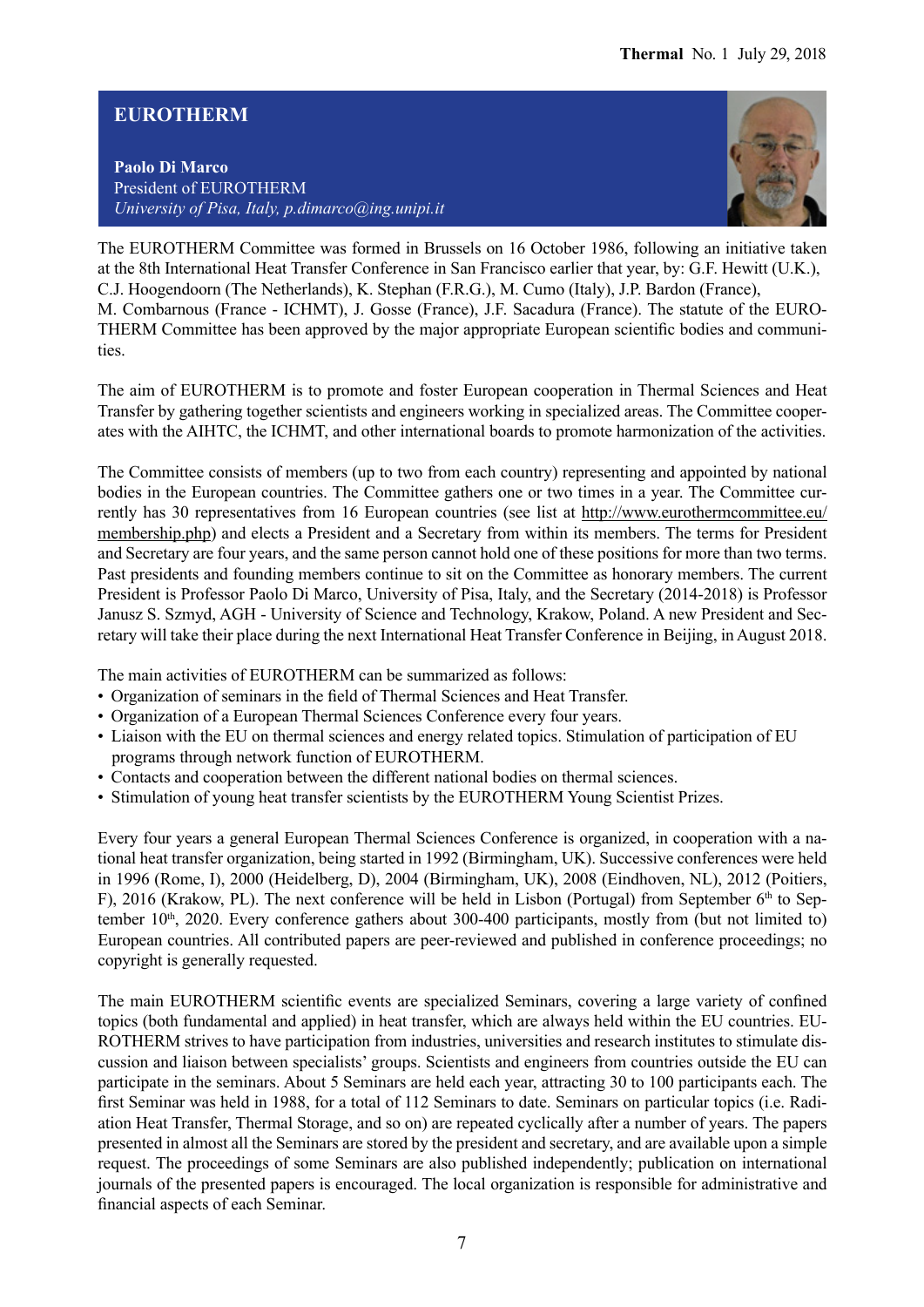Young scientists need to be properly and quickly introduced in the scientific community, and this is the aim of the EUROTHERM initiative through the Young Scientist Prize and Awards. One EUROTHERM Prize and two Awards are presented, during the EUROTHERM Thermal Sciences Conference, to young researchers (under 35 years at the date of the prize) for the best PhD-thesis in Thermal Sciences in the past four years. Candidates are PhDs, up to two from each represented country, selected by national bodies or committees. To select the prize winners, the Committee appoints a Prize-committee from its members.

**Appendix 1: The Founding Fathers of ICHMT**



**E.A. Brun** (1898–1979)



**M.A. Styrikovich** (1902–1995)



**E.R.G. Eckert** (1904–2004)



**A.V. Luikov** (1910–1974)



**U. Grigull** (1912–2003)



**S.S Kutateladze** (1914–1986)



**W.M. Rohsenow** (1921–2011)



**T.F. Irvine** (1922–2001)

(In order of their birth year)



**D.B. Spalding**  $(1923 - 2016)$ 



**J.P. Hartnett** (1924–2005)



**Z. Zarić** (1929–1985) Secretary General (1968–1985)



**N. Afgan** (1930–) Scientific Secretary (1968–1985) Secretary General (1985–1993)

"…On the next day, September 7, 1968, Professor Brun convened the initial meeting of the Scientific Council... On the same day, Professor Afgan chaired a meeting of the Organization Committee attended by A.I. Leontiev (representing M.A. Styrikovich, USSR), D.B. Spalding, Z. Zarić and myself. The major business was the selection of "Heat and Mass Transfer in Separated Flows" as the topic for the 1969 conference…"

From "*Origins of the International Centre for Heat and Mass Transfer*" by The Late, J.P. Hartnett http://www.ichmt.org/page/12/earlydays



**A.I. Leontiev**  (1927–)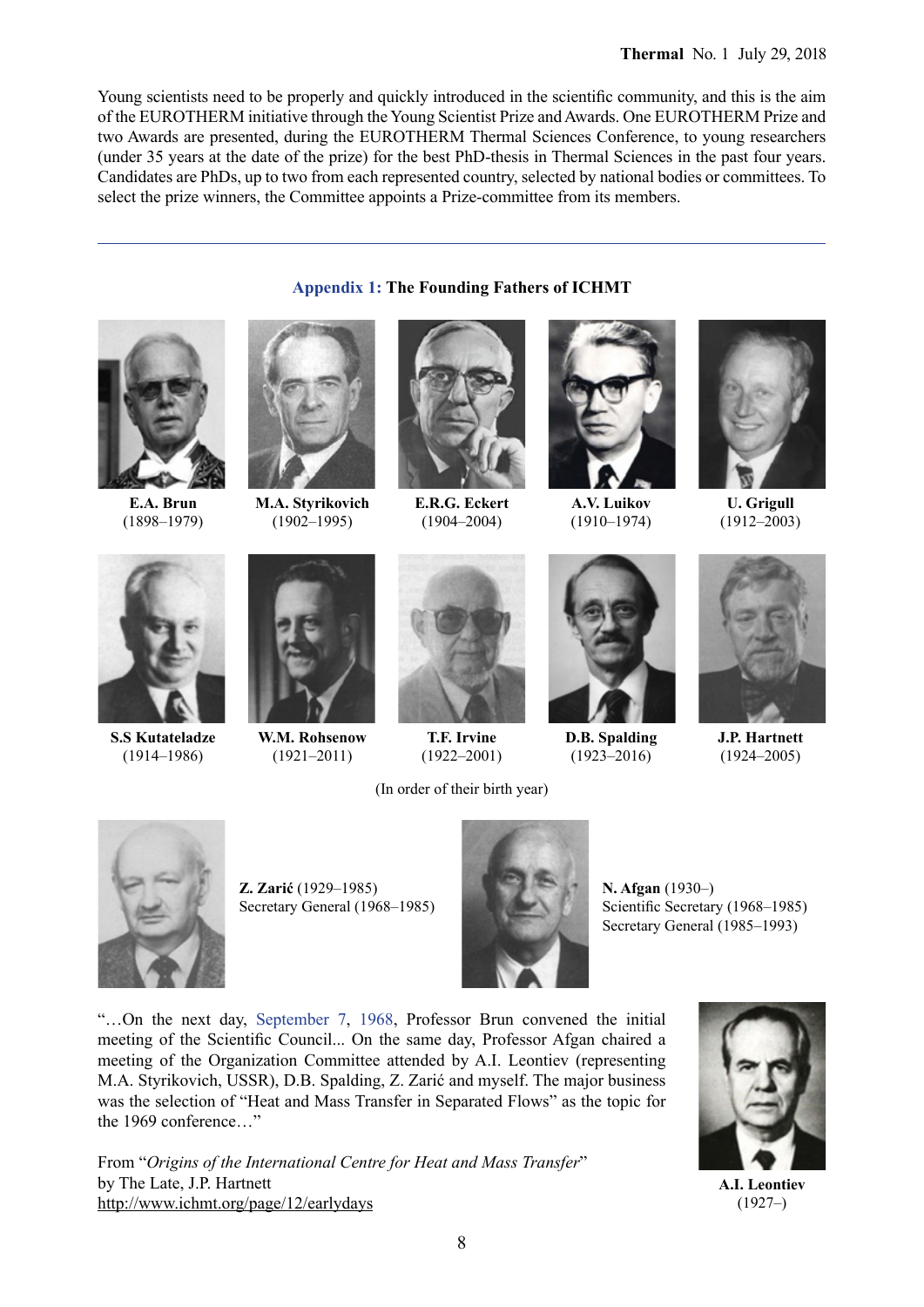

C. Gazley, E.R.G. Eckert, U. Grigull, R. Maxwell, J.P. Hartnett, O.A. Saunders, A.J. Ede



(Unknown), N. Afgan, D.B. Spalding, T.F. Irvine J.P. Hartnett, E. Hahne, D.A. de Vries, Z. Zaric



September, 1982 in München (IHTC-7)

**cf.** Many tributes were collected from the website: http://wattandedison.com/IJHMT.html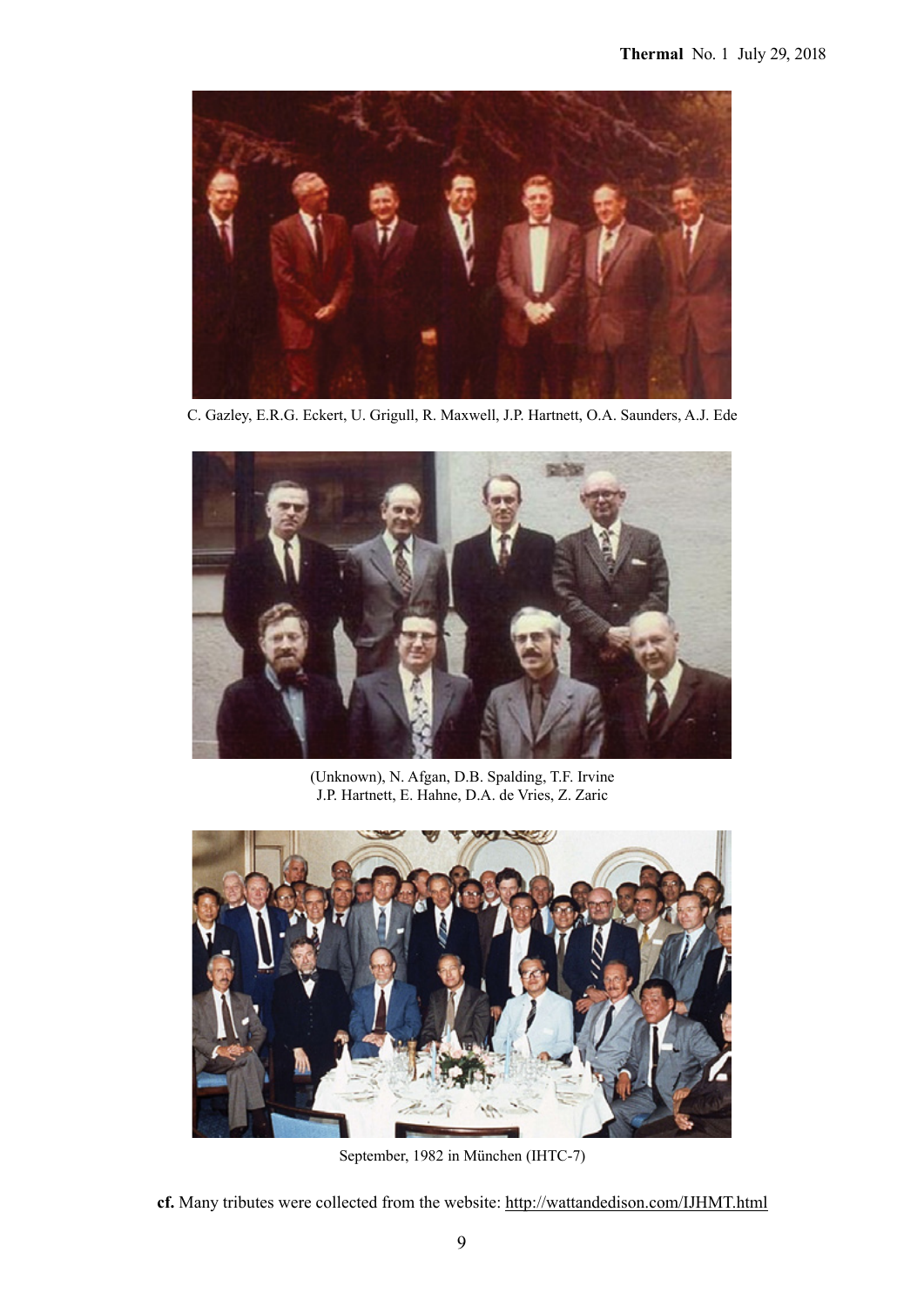

## **Appendix 2: Member Countries of the Five Organizations**

(below dotted line)

#### **Appendix 3: Principal International Conferences/Symposia of Each Organization after 2018**

|      | <b>ICHMT</b>                                         |                                                      |                                   |                                               |                                                          |  |  |
|------|------------------------------------------------------|------------------------------------------------------|-----------------------------------|-----------------------------------------------|----------------------------------------------------------|--|--|
|      | Turbulence, Heat and<br>Mass Transfer<br><b>THMT</b> | Convective Heat<br>and Mass Transfer.<br><b>CONV</b> | Radiative Transfer,<br><b>RAD</b> | Adv. in Comp.<br>Heat Transfer.<br><b>CHT</b> | Gas Turbine Heat<br>and Mass Transfer.<br><b>Turbine</b> |  |  |
| 2018 | Rio de Janeiro<br><b>Brazil</b>                      |                                                      |                                   |                                               |                                                          |  |  |
| 2019 |                                                      | Cesme<br>Turkey                                      | Athens<br>Greece                  |                                               |                                                          |  |  |
| 2020 | St. Petersburg<br>Russia                             |                                                      |                                   | Izmir*<br>Turkey                              | Rhodes Island*<br>Greece                                 |  |  |
| 2021 |                                                      | Izmir*<br>Turkey                                     |                                   |                                               |                                                          |  |  |
| 2022 |                                                      |                                                      |                                   |                                               |                                                          |  |  |

(\*) not-yet-approved

|      | <b>AIHTC</b>              |                               | <b>ASTFE</b>                  | <b>AUTSE</b>      | <b>EUROTHERM</b>   |  |
|------|---------------------------|-------------------------------|-------------------------------|-------------------|--------------------|--|
| 2018 | Beijing<br>China          | Fort Lauderdale<br><b>USA</b> |                               |                   |                    |  |
| 2019 |                           | Las Vegas<br><b>USA</b>       | Hawaii (J-KSME)<br><b>USA</b> |                   |                    |  |
| 2020 |                           |                               |                               | Miyazaki<br>Japan | Lisbon<br>Portugal |  |
| 2021 |                           |                               |                               |                   |                    |  |
| 2022 | Cape Town<br>South Africa |                               |                               |                   |                    |  |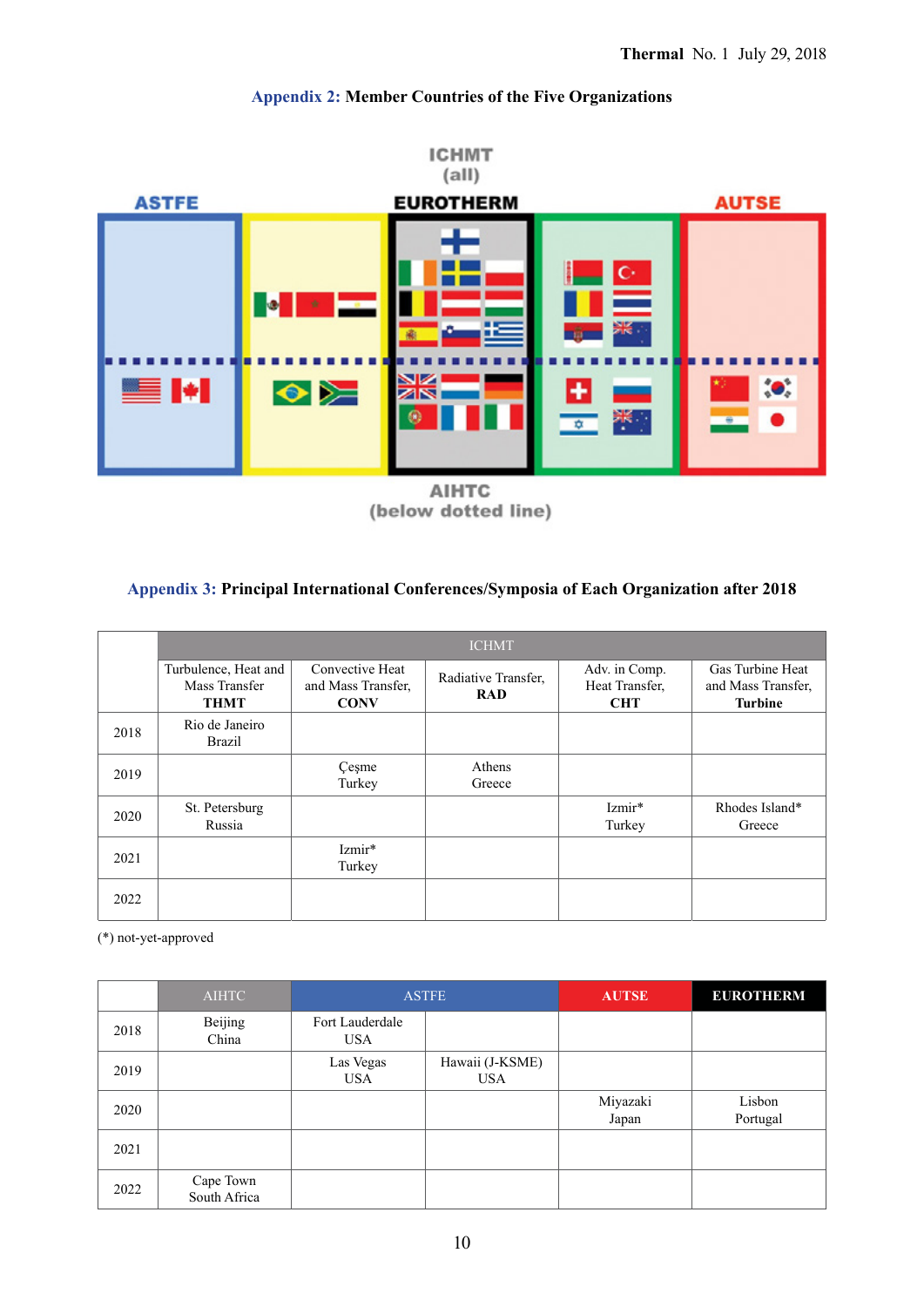| Year | $\#$        | <b>Summer Olympic Games</b>         | #              | <b>Winter Olympic Games</b> | $\#$ | <b>FIFA World Cup</b> | $\#$ | Int. Heat Transfer Conf.                |
|------|-------------|-------------------------------------|----------------|-----------------------------|------|-----------------------|------|-----------------------------------------|
| 1964 | 18          | Tokyo, Japan                        | $\overline{9}$ | Innsbruck, Austria          |      |                       |      |                                         |
| 1966 |             |                                     |                |                             | 8    | $\leftarrow$ England  | 3    | Chicago, US                             |
| 1968 | 19          | Mexico City, Mexico                 | 10             | Grenoble, France            |      |                       |      |                                         |
| 1970 |             |                                     |                |                             | 9    | Mexico<br>в           | 4    | Paris Versailles, France                |
| 1972 | 20          | München, W. Germany                 | 11             | Sapporo, Japan              |      |                       |      |                                         |
| 1974 |             |                                     |                |                             | 10   | W. Germany            | 5    | Tokyo, Japan                            |
| 1976 | 21          | Montreal, Canada                    | 12             | Innsbruck, Austria          |      |                       |      |                                         |
| 1978 |             |                                     |                |                             | 11   | <b>Argentina</b>      | 6    | Toronto, Canada                         |
| 1980 | 22          | Moscow, Soviet Union                | 13             | Lake Placid, US             |      |                       |      |                                         |
| 1982 |             |                                     |                |                             | 12   | Spain<br><b>B</b> 1   | 7    | München, W. Germany                     |
| 1984 | 23          | Los Angeles, US<br>ᆖ                | 14             | Sarajevo, Yugoslavia        |      |                       |      |                                         |
| 1986 |             |                                     |                |                             | 13   | Mexico<br>п           | 8    | San Francisco, US                       |
| 1988 | 24          | Seoul, S. Korea                     | 15             | Calgary, Canada             |      |                       |      |                                         |
| 1990 |             |                                     |                |                             | 14   | Italy                 | 9    | Jerusalem, Israel<br>≎                  |
| 1992 | 25          | Barcelona, Spain<br>$\mathbf{E}$    | 16             | Albertville, France         |      |                       |      |                                         |
| 1994 |             |                                     | 17             | ╬<br>Lillehammer, Norway    | 15   | $\blacksquare$ US     | 10   | $\frac{1}{\sqrt{2}}$ Brighton, UK       |
| 1996 | 26          | Atlanta, US                         |                |                             |      |                       |      |                                         |
| 1998 |             |                                     | 18             | Nagano, Japan               | 16   | France                | 11   | Kyongju, S. Korea                       |
| 2000 | 27          | Sydney, Australia                   |                |                             |      |                       |      |                                         |
| 2002 |             |                                     | 19             | Salt Lake City, US          | 17   | S. Korea, Japan       |      | $12$ $\blacksquare$<br>Grenoble, France |
| 2004 | $28\,$      | Athens, Greece                      |                |                             |      |                       |      |                                         |
| 2006 |             |                                     | 20             | Turin, Italy                | 18   | Germany               | 13   | م <del>جرّد</del><br>Sydney, Australia  |
| 2008 | 29          | Beijing, China                      |                |                             |      |                       |      |                                         |
| 2010 |             |                                     | 21             | Vancouver, Canada           | 19   | $S.$ Africa           | 14   | Washington, US                          |
| 2012 | $30\,$      | $\sum$ London, UK                   |                |                             |      |                       |      |                                         |
| 2014 |             |                                     | 22             | Sochi, Russia               | 20   | $\bullet$<br>Brazil   | 15   | Kyoto, Japan                            |
| 2016 | $3\sqrt{1}$ | Rio de Janeiro, Brazil<br>$\bullet$ |                |                             |      |                       |      |                                         |
| 2018 |             |                                     | 23             | Pyeongchang, S. Korea       | 21   | Russia                | 16   | Beijing, China                          |
| 2020 | 32          | Tokyo, Japan                        |                |                             |      |                       |      |                                         |
| 2022 |             |                                     | 24             | Beijing, China              | 22   | Qatar                 | 17   | Cape Town, S. Africa                    |

# **Appendix 4: Series of Quadrennial World Events after 1964**

http://www.aihtc.org/documents.html